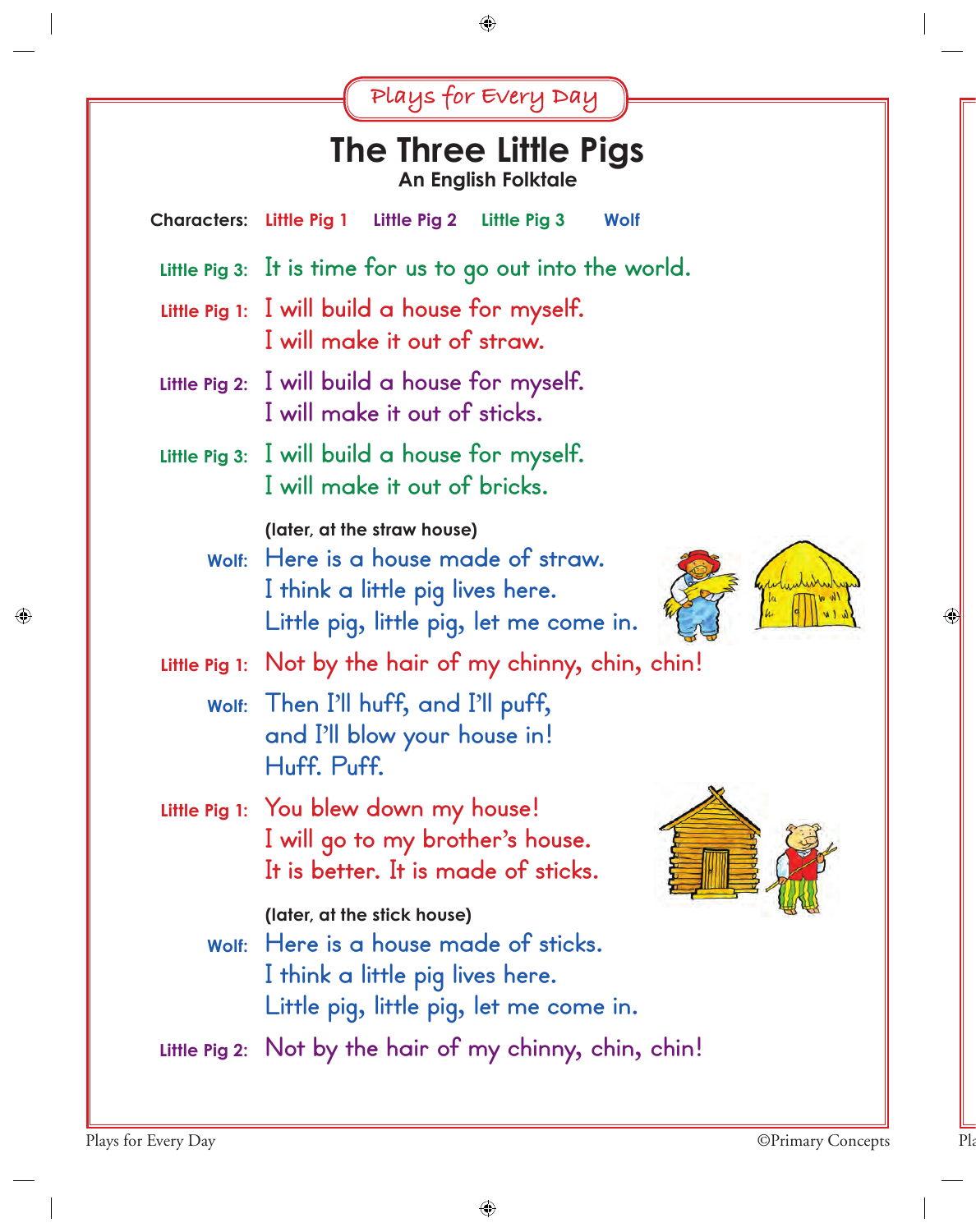| Wolf: Then I'll huff, and I'll puff,<br>and I'll blow your house in!<br>Huff. Puff.                                                                 |
|-----------------------------------------------------------------------------------------------------------------------------------------------------|
| Little Pig 2: You blew down my house!<br>We will go to my brother's house.<br>It is better. It is made of bricks.                                   |
| (later, at the brick house)<br>Wolf: Here is a house made of bricks.<br>I think a little pig lives here.<br>Little pig, little pig, let me come in. |
| Little Pig 3: Not by the hair of my chinny, chin, chin!                                                                                             |
| Wolf: Then I'll huff, and I'll puff,<br>and I'll blow your house in!<br>Huff. Puff. Huff. Puff. Huff. Puff.                                         |
| Little Pig 3: Go away, Wolf! You cannot blow down this house.<br>It is made of bricks.                                                              |
| wolf: Just you wait, little pigs.<br>(whispering) I will go down the chimney.                                                                       |
| Little Pig 1: What can we do?<br>The wolf will come down the chimney.<br>He will eat us up.                                                         |
| Little Pig 3: I know what to do.<br>I will build a fire in the fireplace.<br>And I will boil some water.                                            |
| (later)<br>Wolf: Here I come, little pigs.                                                                                                          |
| (splash sounds)<br>Little Pig 2: Now, we can live happily ever after.                                                                               |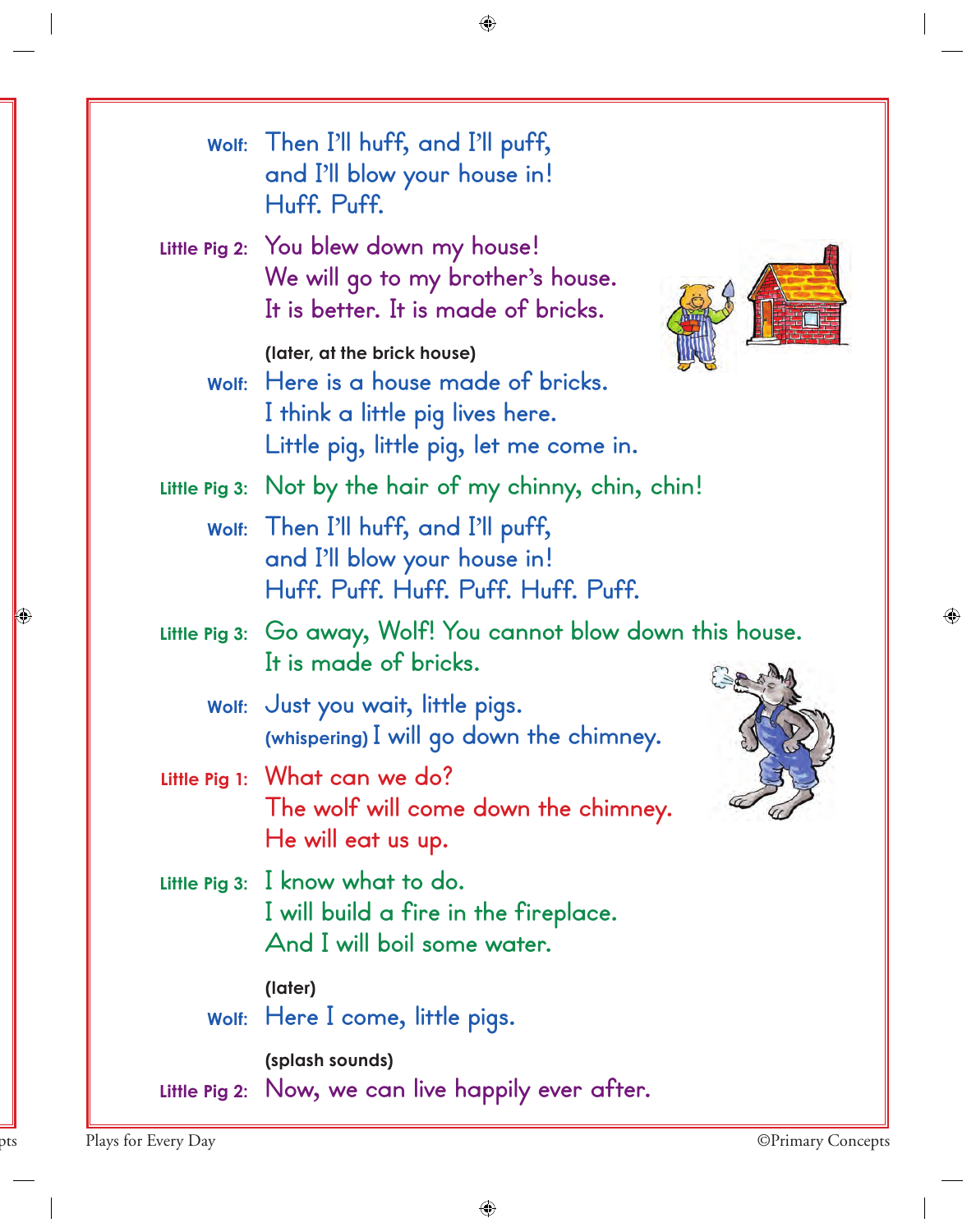